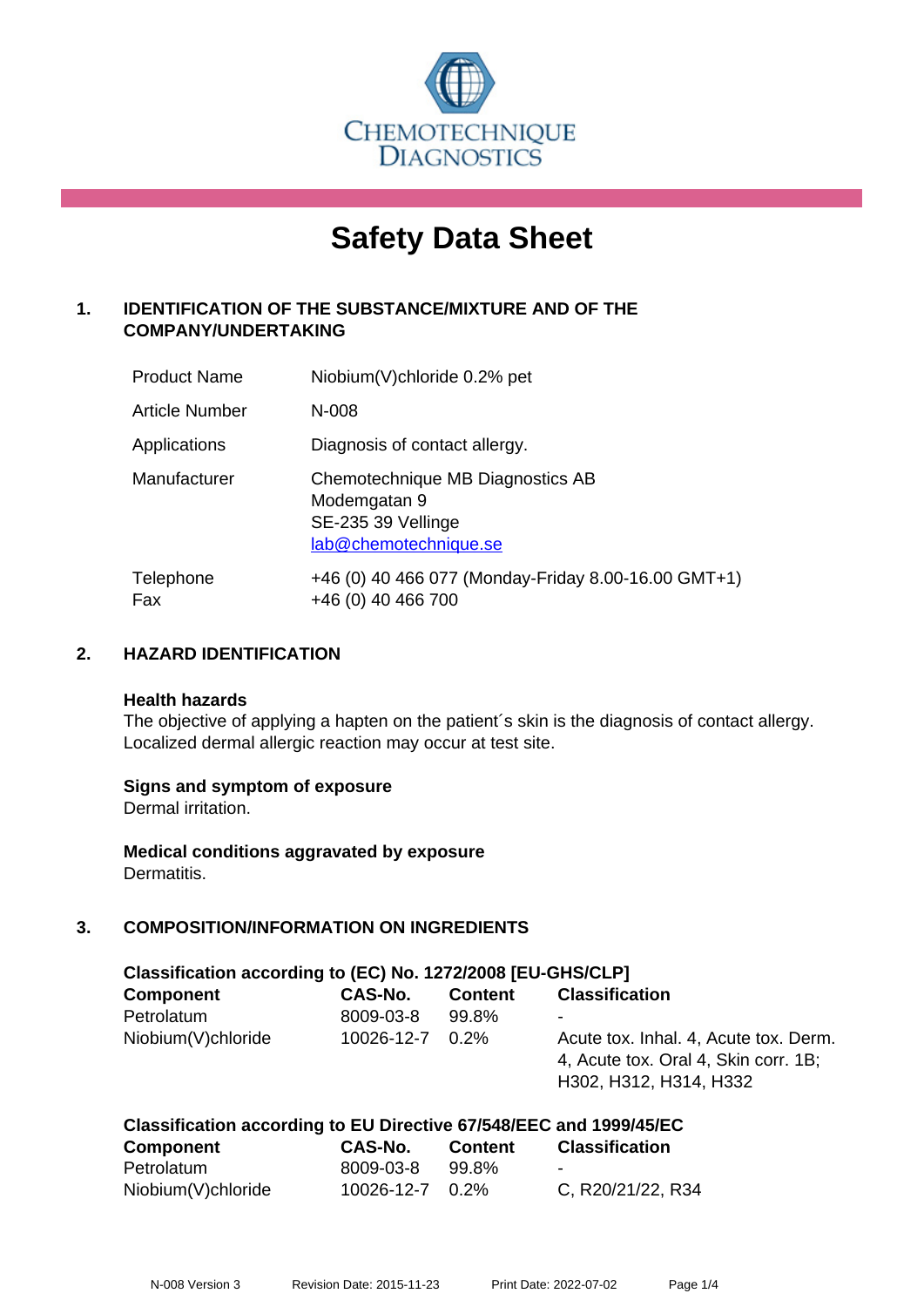## **4. FIRST AID MEASURES**

## **Emergency and first aid procedures**

Obtain medical attention.

# **5. FIRE-FIGHTING MEASURES\***

#### **Suitable extinguish media**

CO2, powder or water spray. Fight larger fires with water spray or alcohol resistant foam.

# **For safety reasons unsuitable extinguishing agents**

Water with full jet.

## **Special protective equipment for fire-fighters**

Wear self-contained respiratory protective device. Wear fully protective suit.

\*Data is shown for petrolatum only

## **6. ACCIDENTAL RELEASES MEASURES**

**Steps to be taken if material is released or spilled** Contain and place in a closed container.

# **7. HANDLING AND STORAGE**

**Precautions to be taken in handling and storage** Store dark at 5-8°C. Avoid extended exposure to light. FOR EXTERNAL USE ONLY.

# **8. EXPOSURE CONTROLS/PERSONAL PROTECTION**

**Respiratory protection** Not required.

**Ventilation** Local exhaust.

**Protective gloves** Disposal gloves.

#### **Eye protection** Not required with normal use.

## **Work/Hygienic practices**

Wash hands after each use.

## **9. PHYSICAL AND CHEMICAL PROPERTIES**

Odour **Odourless** 

Appearance Pale Yellow Semi-Solid

Melting point\* 50-55° C Flash point\*  $>100^{\circ}$ C

Boiling point\* No data available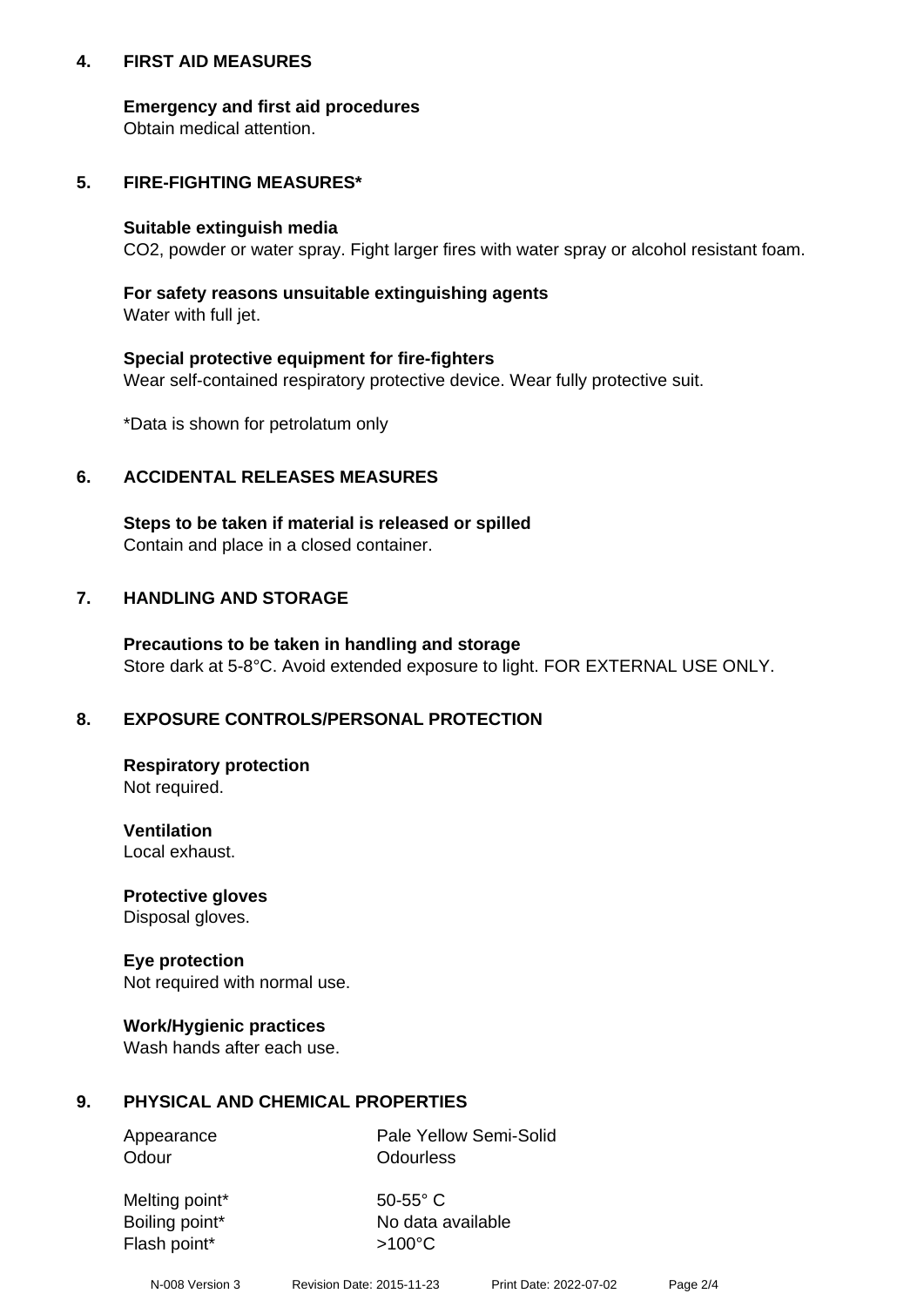Density\* No data available. Solubility in/Miscibility with Water\*

Self ignition\* Product does not self ignite. Danger of explosion\* Product does not present an explosion hazard. Insoluble

\*Data is shown for petrolatum only

# **10. STABILITY AND REACTIVITY**

#### **Incompability**

May react with strong oxidizing agents.

#### **Stability**

Stable at recommended storage conditions.

#### **Hazardous byproducts**

Combustion may generate CO, CO2 and other oxides.

**Hazardous polymerization**

Will not occur.

## **11. TOXICOLOGICAL INFORMATION**

No data available.

## **12. ECOLOGICAL INFORMATION**

No data available.

## **13. DISPOSAL CONSIDERATIONS**

#### **Waste disposal method**

Comply with federal, state/provincial and local regulation.

#### **14. TRANSPORT INFORMATION**

Not dangerous goods.

## **15. REGULATORY INFORMATION**

The classification is according to the latest editions of the EU lists, and extended by company and literature data.

## **16. OTHER INFORMATION**

#### **Text of H-statements and R-phrases mentioned in Section 3**

| Acute tox. Inhal. 4 | Acute toxicity, Inhalation (Category 4) |
|---------------------|-----------------------------------------|
| Acute tox. Derm. 4  | Acute toxicity, Dermal (Category 4)     |
| Acute tox. Oral 4   | Acute toxicity, Oral (Category 4)       |
| Skin corr. 1B       | Skin corrosion (Category 1B)            |
|                     |                                         |